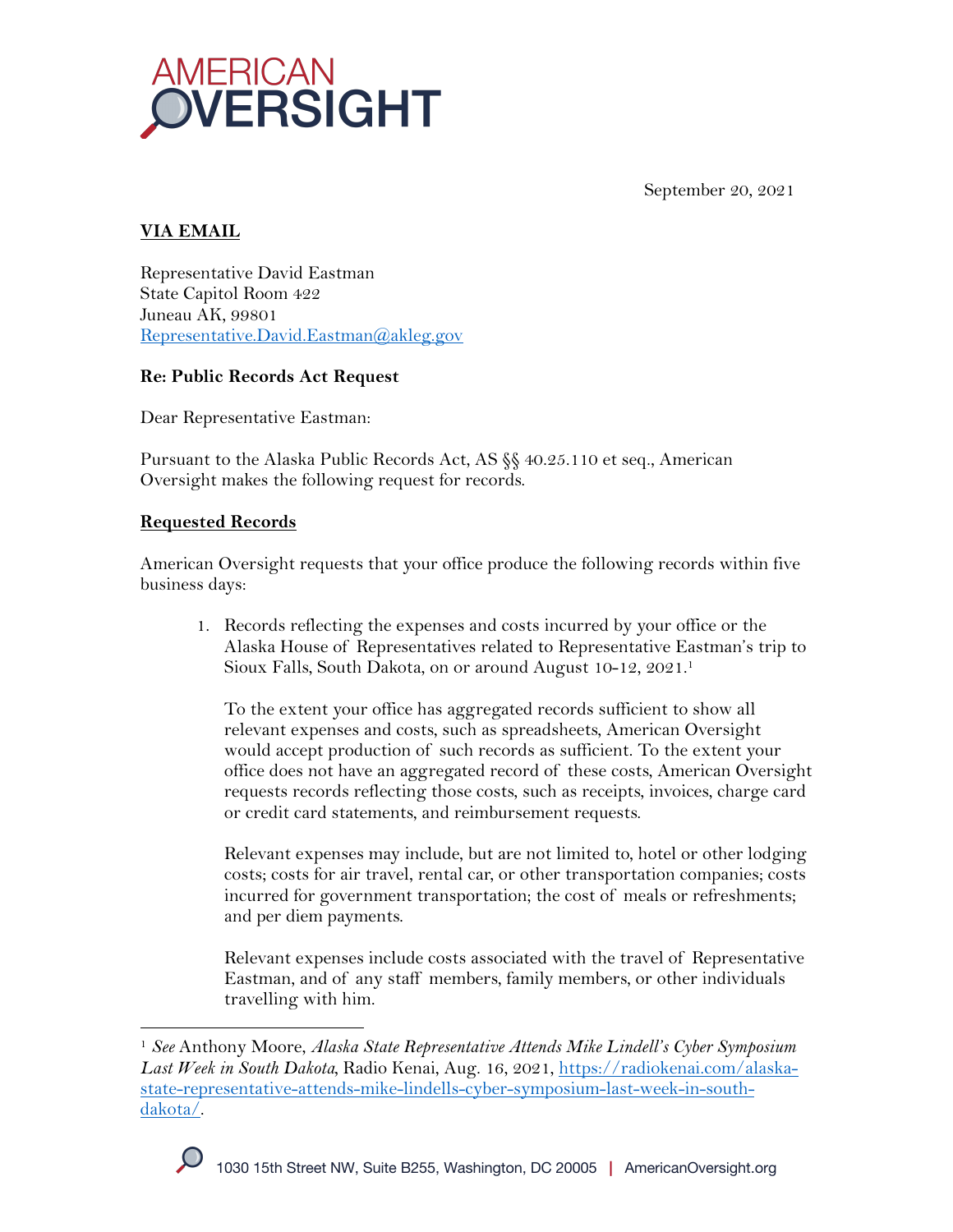2. All email communications (including emails, email attachments, complete email chains, and calendar invitations) and text messages or messages on messaging platforms (such as Slack, GChat or Google Hangouts, Lync, Skype, Twitter direct messages, Facebook messages, WhatsApp, Signal, Telegram, or Parler) sent or received by Representative Eastman, or anyone communicating on his behalf such as a chief of staff, scheduler, or assistant, regarding Representative Eastman's trip to Sioux Falls, South Dakota, on or about August 10-12, 2021, or about Mike Lindell's Cyber Symposium. 2

For parts 1 and 2 of this request, please provide all responsive records from August 1, 2021, through August 23, 2021.

3. All email communications (including emails, email attachments, complete email chains, and calendar invitations) sent by Representative Eastman from August 10-12, 2021.

In an effort to accommodate Representative Eastman's office and reduce the number of potentially responsive records to be processed and produced, American Oversight has limited part 3 of its request to emails sent by Representative Eastman. To be clear, however, American Oversight still requests that complete email chains be produced, displaying both sent and received messages. This means, for example, that both Eastman's response to an email during this trip and the initial received message are responsive to this request and should be produced.

#### **Fees Waiver Request**

Pursuant to AS  $\S 40.25.110(d)$  and your agency's fee waiver policy, American Oversight requests a waiver of fees associated with this request for records. American Oversight is a  $501(c)(3)$  nonprofit with the mission to promote transparency in government, to educate the public about government activities, and to ensure the accountability of government officials. American Oversight uses information gathered through research and public records requests, and its analysis of it, to educate the public through reports, press releases, or other media. American Oversight also makes materials it gathers available on its public website and promotes their availability on social media platforms, such as Facebook and Twitter.<sup>3</sup>

American Oversight's request serves the public interest.<sup>4</sup> The public has a significant interest in a trip taken to Sioux Falls, South Dakota, by Representative Eastman to

<sup>&</sup>lt;sup>2</sup> For further identifying information, please see *id*.<br><sup>3</sup> American Oversight currently has approximately 15,700 page likes on Facebook and 108,100 followers on Twitter. American Oversight, Facebook,

https://www.facebook.com/weareoversight/ (last visited Sep. 9, 2021); American Oversight (@weareoversight), Twitter, https://twitter.com/weareoversight (last visited Sep. 9, 2021).

 $4 AS \$  40.25.110(d).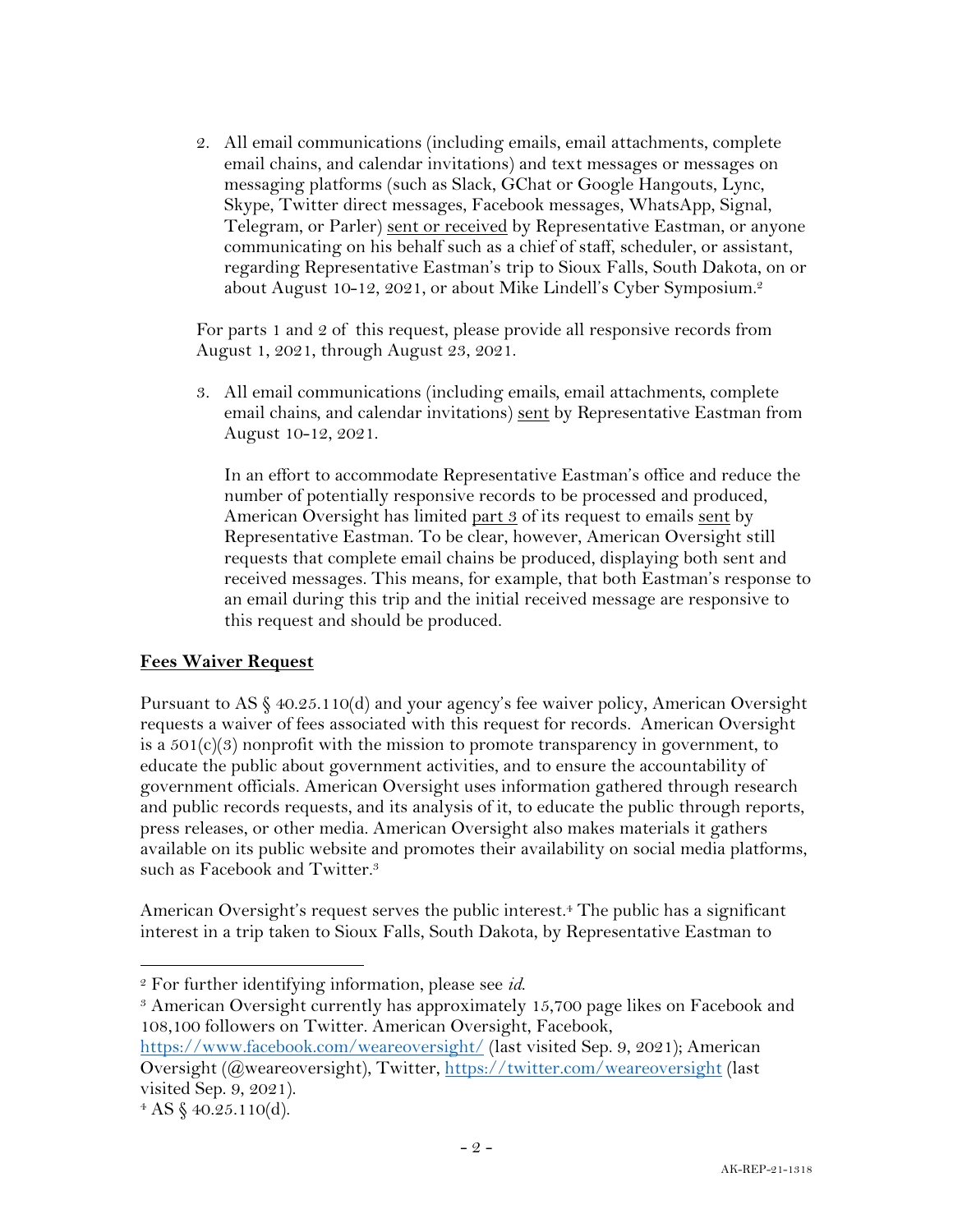attend an event purportedly related to election security. <sup>5</sup> Records with the potential to shed light on this matter would contribute significantly to public understanding of operations of the Alaskan government, including the cost of Representative Eastman's trip.

Accordingly, American Oversight respectfully requests a fee waiver.

## **Guidance Regarding the Search & Processing of Requested Records**

In connection with its request for records, American Oversight provides the following guidance regarding the scope of the records sought and the search and processing of records:

- Please search all locations and systems likely to have responsive records, regardless of format, medium, or physical characteristics.
- Our request for records includes any attachments to those records or other materials enclosed with those records when they were previously transmitted. To the extent that an email is responsive to our request, our request includes all prior messages sent or received in that email chain, as well as any attachments to the email.
- Please search all relevant records or systems containing records regarding agency business. Do not exclude records regarding agency business contained in files, email accounts, or devices in the personal custody of your officials, such as personal email accounts or text messages.
- In the event some portions of the requested records are properly exempt from disclosure, please disclose any reasonably segregable non-exempt portions of the requested records. If a request is denied in whole, please state specifically why it is not reasonable to segregate portions of the record for release.
- § Please take appropriate steps to ensure that records responsive to this request are not deleted by the agency before the completion of processing for this request. If records potentially responsive to this request are likely to be located on systems where they are subject to potential deletion, including on a scheduled basis, please take steps to prevent that deletion, including, as appropriate, by instituting a litigation hold on those records.

## **Conclusion**

If you have any questions regarding how to construe this request for records or believe that further discussions regarding search and processing would facilitate a more efficient production of records of interest to American Oversight, please do not hesitate to contact American Oversight to discuss this request. American Oversight welcomes an opportunity to discuss its request with you before you undertake your search or incur

<sup>5</sup> *See* Moore, *supra* note 1.